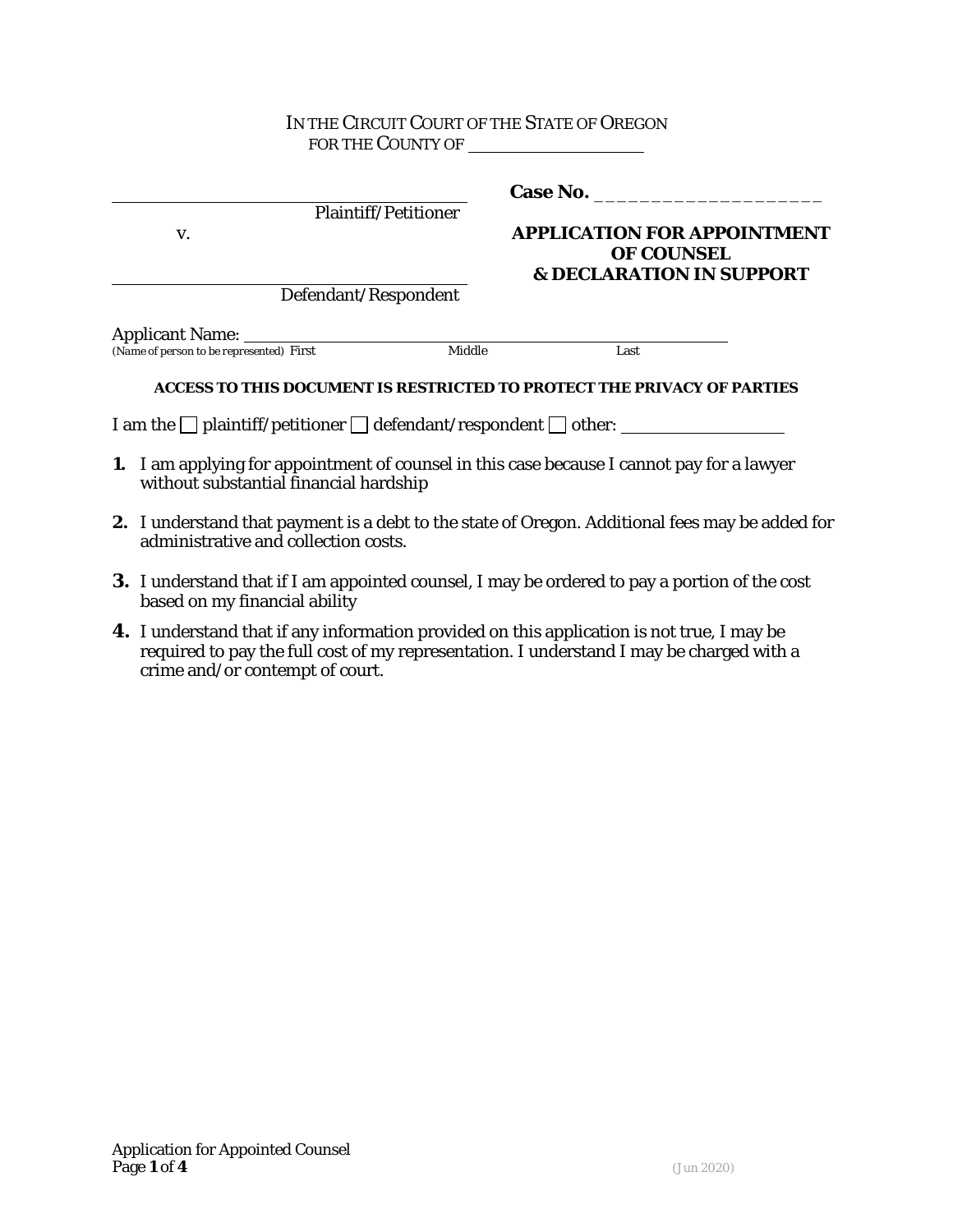# *Declaration*

#### **1. PERSONAL**

Date of Birth (month/day/ year)

\*SSN: Driver License/State ID:

*\*I am providing my Social Security number voluntarily. I understand that I cannot be forced to provide it or be denied consideration solely for failure to provide it. It may be used to verify my identification, employment information, and for collection of fees.*

#### Number of legal dependents in your household:

*Complete the rest of the form with amounts for yourself and your spouse/Registered Domestic Partner combined*

#### **2. INCOME AND EMPLOYMENT**

*Amount received per month (after taxes are taken out)*

| $\triangleright$ | Wages, Salary, other work income:           |  |
|------------------|---------------------------------------------|--|
| ≻                | <b>Spousal/Partner Support:</b>             |  |
|                  | $\triangleright$ Child Support:             |  |
|                  | $\triangleright$ Unemployment payments:     |  |
| ≻                | Retirement (pension/401K/IRA):              |  |
|                  | $\triangleright$ SSI:                       |  |
|                  | $\triangleright$ Tribal benefits:           |  |
|                  | $\triangleright$ Income from other sources: |  |

*(including annuities, settlement income, and any other source of funds or support)*

#### **TOTAL INCOME FROM ALL SOURCES:**

**Employment Information** *(the court may contact your employer to verify information)*  List all current employers and sources of income for **yourself**

| Name | <b>Address or Location</b> | Occupation | Monthly<br>Income |
|------|----------------------------|------------|-------------------|
|      |                            |            |                   |
|      |                            |            |                   |

#### List all current employers and sources of income for **your spouse/Registered Domestic Partner**

| Name | <b>Address or Location</b> | Occupation | Monthly<br>Income |
|------|----------------------------|------------|-------------------|
|      |                            |            |                   |
|      |                            |            |                   |

#### **4. ASSETS**

Total cash available from all accounts: \_\_\_\_\_\_\_\_\_\_\_\_ *(cash, checking account, savings, etc.)*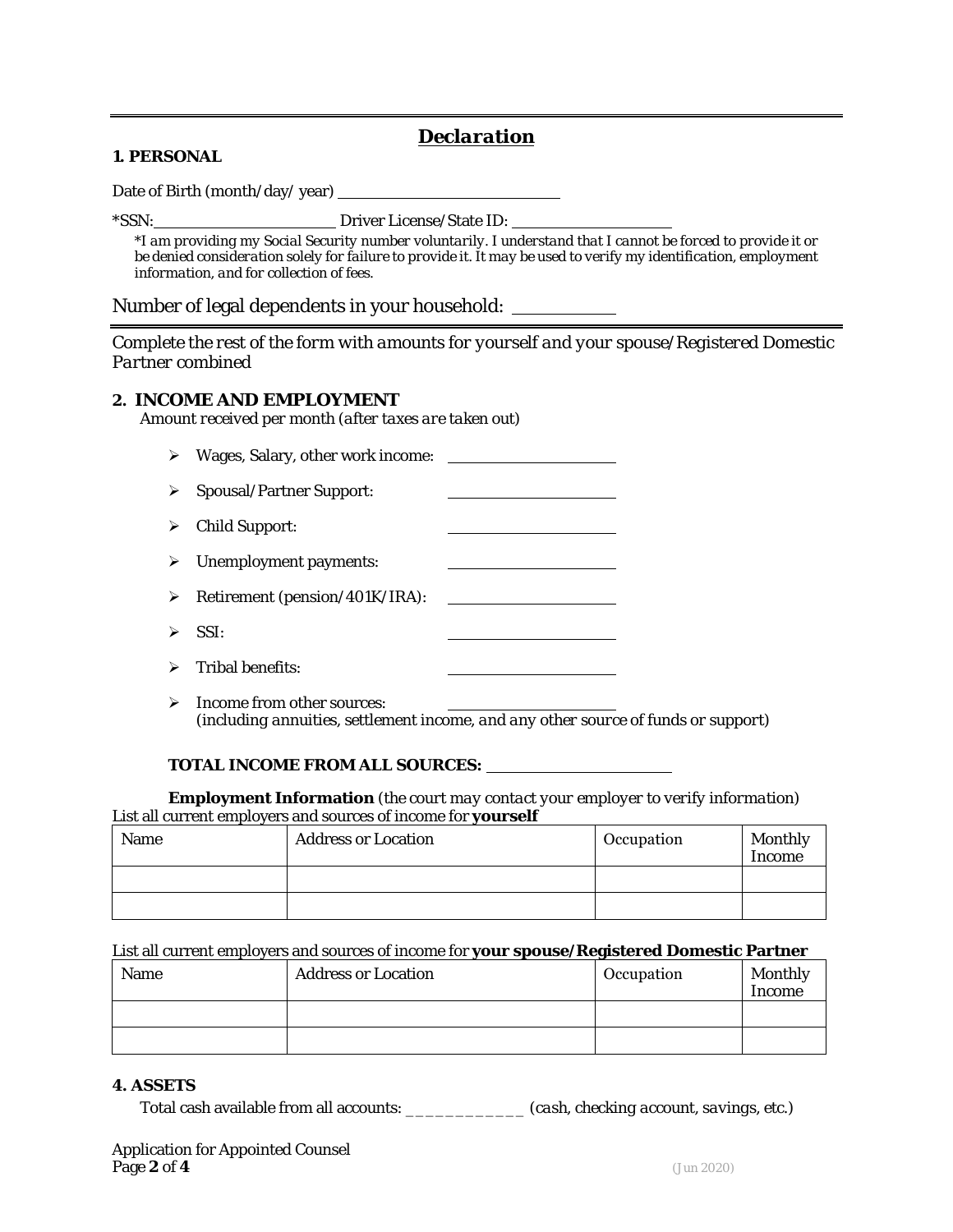|              | Bank Accounts (in your name or your spouse's/Registered Domestic Partner's name) |                         |
|--------------|----------------------------------------------------------------------------------|-------------------------|
| Name of Bank | Account $\#$ :                                                                   | <b>Current Balance:</b> |
|              |                                                                                  |                         |
|              |                                                                                  |                         |
|              |                                                                                  |                         |
|              |                                                                                  |                         |

Bank Accounts *(in your name or your spouse's/Registered Domestic Partner's name)* 

 Real Property *(in your name or your spouse's/Registered Domestic Partner's name)*  $\vert$  Equity

Vehicle *(regular use car, truck, motorcycle, scooter, etc.)* 

| $ -$<br>Year,<br>Make<br>Model:<br>wian |  |  | aiuc. | .ultv |
|-----------------------------------------|--|--|-------|-------|
|                                         |  |  |       |       |

 Personal Property *(including additional vehicles, boats, recreational vehicles, guns, jewelry, livestock, business interests, etc.)*

| Description: | Value: |
|--------------|--------|
|              |        |
|              |        |
|              |        |

Additional page attached titled "Personal property, cont."

#### **TOTAL VALUE OF ALL ASSETS & CASH:**

#### **5. MONTHLY EXPENSES** *(per month)*

- $\triangleright$  Child care:  $\_\_\_\_\_\_\_\_\_\_\_\_\_\_\_\_\_\_\_\_\_\_\_\_\_\_\_$
- Court fines or judgments:
- > Medical expenses and health insurance costs: \_\_\_\_\_\_\_
- Student loans and education expenses:

#### **TOTAL MONTHLY EXPENSES:**

#### **6. Debts**

*(in your name or your spouse's/Registered Domestic Partner's name)*

| $\sqrt{\text{Description}}$ : | Total: |
|-------------------------------|--------|
|                               |        |
|                               |        |
|                               |        |
|                               |        |
|                               |        |

Additional page attached titled "Debts, cont."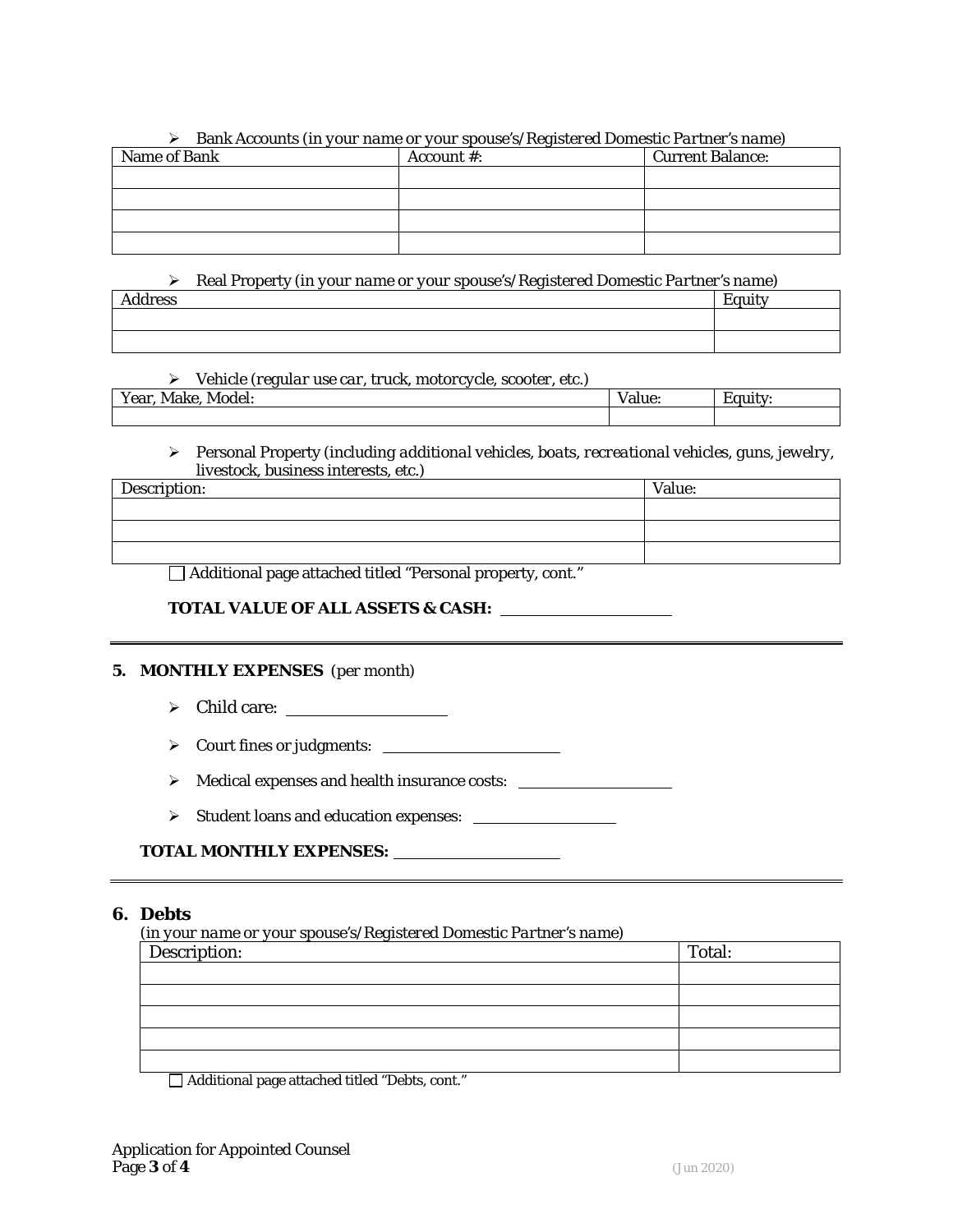#### **7. OTHER INFORMATION YOU WANT COURT TO CONSIDER**

**I hereby declare that the above statements are true to the best of my knowledge and belief. I understand they are made for use as evidence in court and I am subject to penalty for perjury.**

| Date                   | <b>Signature</b> |                      |
|------------------------|------------------|----------------------|
|                        | Name (printed)   |                      |
| <b>Contact Address</b> | City, State, ZIP | <b>Contact Phone</b> |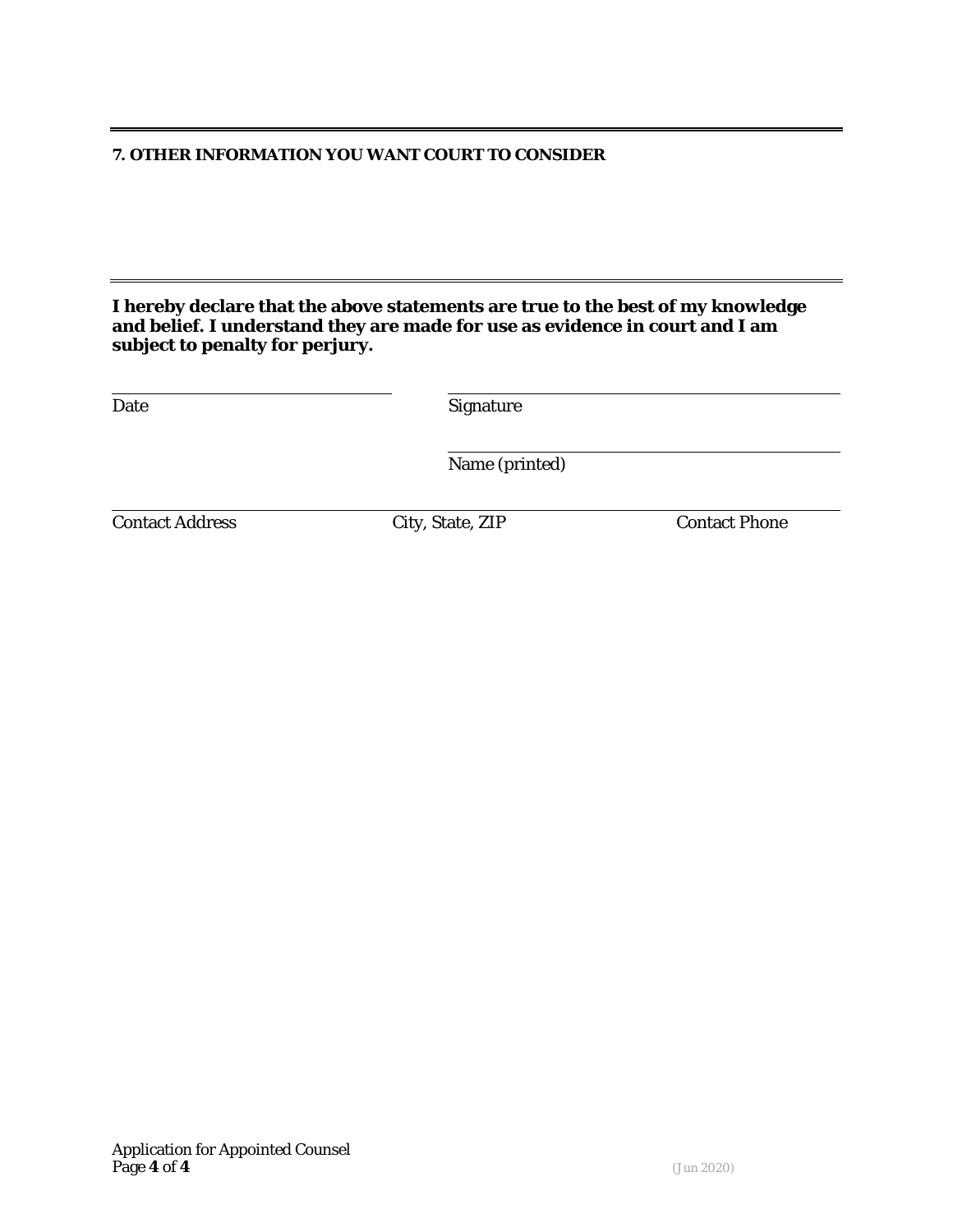#### IN THE CIRCUIT COURT OF THE STATE OF OREGON FOR THE COUNTY OF  $\overline{\phantom{a}}$

| V.                                                                        | <b>Plaintiff/Petitioner</b>                                           | <b>RELEASE OF INFORMATION</b>                                                                  |
|---------------------------------------------------------------------------|-----------------------------------------------------------------------|------------------------------------------------------------------------------------------------|
|                                                                           | Defendant/Respondent                                                  |                                                                                                |
| <b>Applicant Name:</b><br>(Name of person to be represented) First Middle |                                                                       |                                                                                                |
|                                                                           |                                                                       | Last                                                                                           |
|                                                                           | whether the information is protected by federal or state law.         | I consent to the release of any information requested by the court in this case, regardless of |
|                                                                           | I consent to release information and records to the court's designee. |                                                                                                |
| whichever is sooner.                                                      |                                                                       | This release is valid for 6 months from the date signed or until the conclusion of my case,    |
|                                                                           |                                                                       |                                                                                                |
|                                                                           |                                                                       |                                                                                                |
|                                                                           |                                                                       |                                                                                                |
|                                                                           |                                                                       |                                                                                                |
|                                                                           |                                                                       |                                                                                                |
|                                                                           |                                                                       | Signature of parent or guardian                                                                |
| Date                                                                      | Name (printed)                                                        |                                                                                                |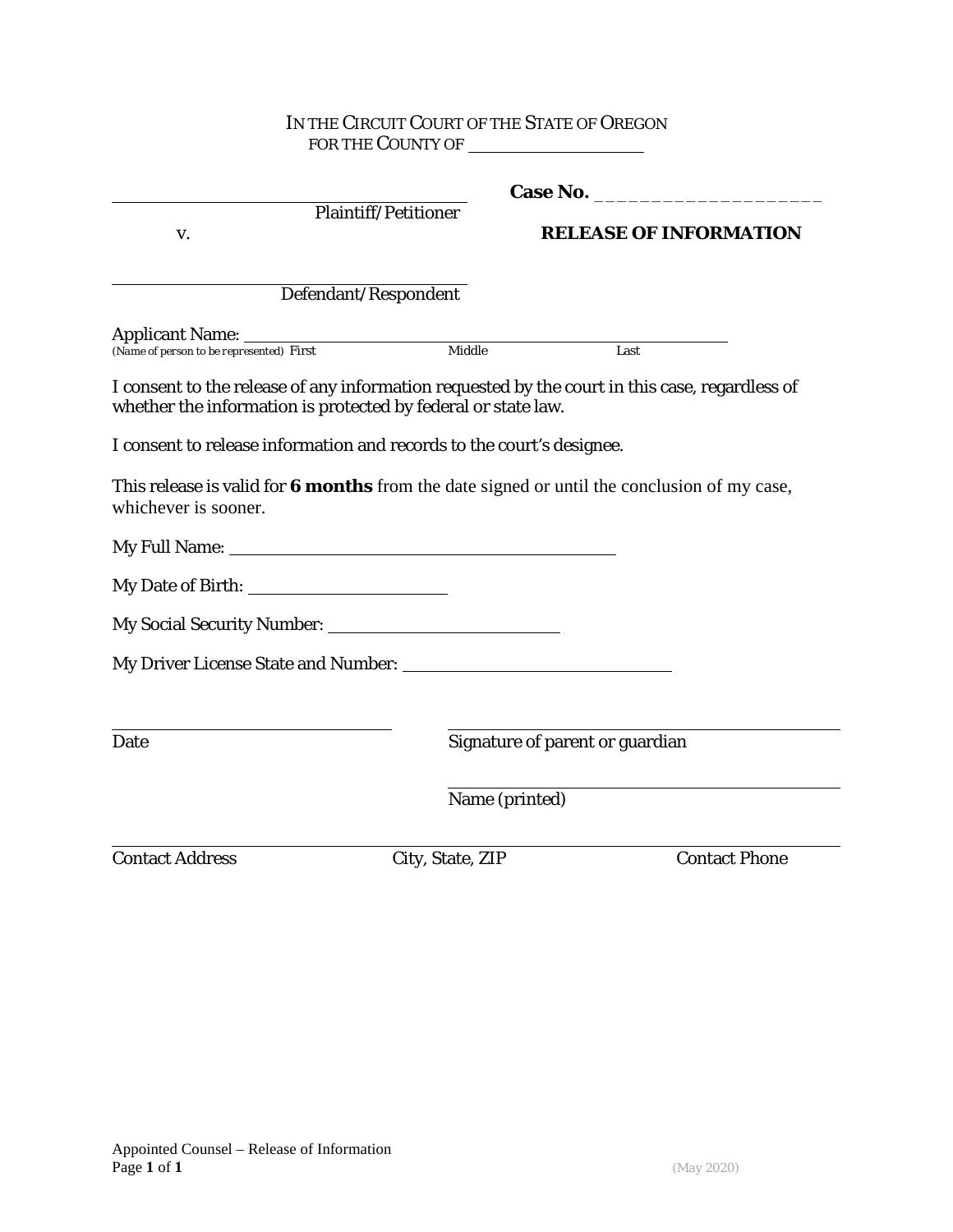# **INFORMATION AND ADVICE OF RIGHTS**

You (or your child in certain cases) have the right to have a lawyer ('counsel') represent you in court. You may be eligible to have a lawyer appointed by the court if you financially qualify.

#### **Application**

You must provide the court with information about income and assets for both yourself, your spouse or Registered Domestic Partner, and any legal dependents in your household.

- o You will be asked to sign a *Release of Information* form to allow the court to verify your information including employment, public benefits, and account information.
- o The court may require proof of the information provided including bank statements, mortgage or lease information, and pay stubs.
- o You will be asked for your Social Security Number for verification and collection purposes. You are not required to provide your SSN and cannot be denied appointed counsel if you do not provide it.
- o Your financial information is confidential and will not be viewable by the public. The court may provide the information to the district attorney under certain circumstances and may provide it to an outside collection agency and/or the Oregon Department of Revenue if necessary.
- o If the court has reason to believe you knowingly provided false information, your financial statement may be sent to the district attorney for possible filing of criminal charges, your appointed attorney may be withdrawn, and you may be required to repay the cost to the state of providing court-appointed counsel.

#### Fees

- $\triangleright$  Application Fee: There is a \$20 application fee for appointed counsel. This fee is due today, even if your request for appointment of counsel is denied. The court may waive the fee in some cases based on your financial situation.
- $\triangleright$  Contribution Amount: If you qualify for appointed counsel, the court will determine whether you are able to contribute to the cost of your lawyer. This depends on your income, cash available, and certain assets.
- $\triangleright$  If you are ordered to pay an Application Fee and/or a Contribution Amount, the amount ordered will be entered as a Limited or Supplemental Judgment in your case. Unless the judgment is later changed, you are required to pay these amounts regardless of the outcome of your case.
- $\triangleright$  If you qualify for appointment of counsel, you cannot be denied a lawyer for failure to pay the Application Fee and Contribution Amount ordered.

#### Hearing or Appeal

- $\triangleright$  You can ask for a hearing with the trial court at any time to dispute any decision made on your application for appointment of counsel, including an order that you pay an Application Fee or Contribution Amount. This is not an appeal of a judgment, this is a request for a judge at the trial court to review the court's own decision.
- $\triangleright$  You also have a right to appeal a judgment ordering you to pay an Application Fee and a Contribution Amount. See below for more information about appeals. Appeals must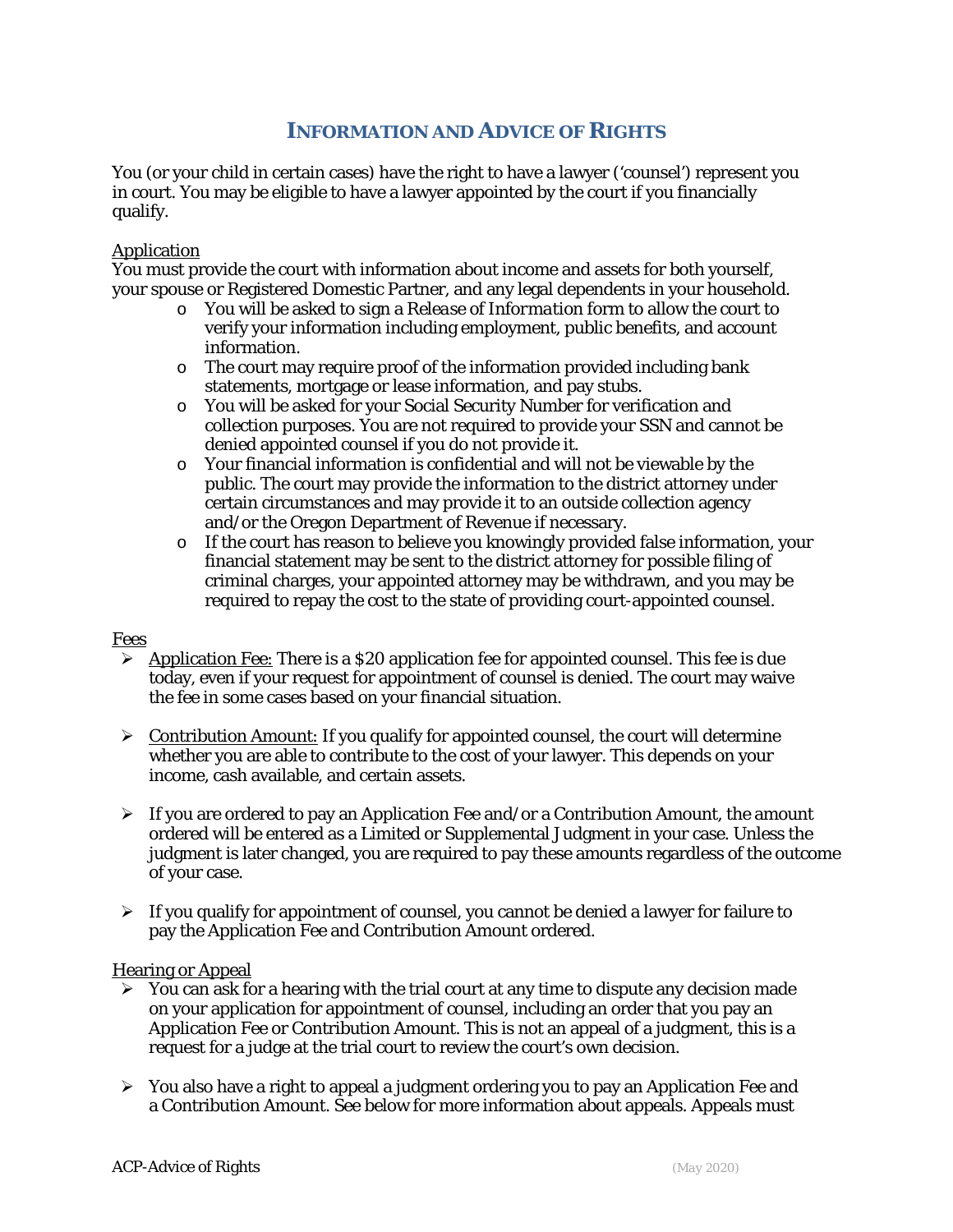be filed with the Oregon Court of Appeals, which has different rules than the Circuit Court (trial court). The appeals process asks a higher court (the Court of Appeals) to review the decisions of the trial court (Circuit Court).

o Filing an appeal about appointed counsel will not delay your underlying case.

#### Recovery of Costs

- $\triangleright$  At the end of the case, you may be ordered to repay all or part of the cost of appointed counsel. This is called "recoupment." Recoupment will be ordered if the court determines you are financially able to repay these costs.
	- o If you are ordered to pay recoupment, any amount already ordered as a Contribution Amount will be credited against the recoupment amount.
- $\triangleright$  If you fail to pay the recoupment amount as ordered, you may be subject to contempt of court and civil judgment remedies. If payment is a condition of probation, you may have your probation revoked if you cannot show good cause why you failed to pay. Your information may be sent to the Department of Revenue for collections actions. You remain entitled to civil judgment debtor protections and exemptions.

#### Changes to your Information

- $\triangleright$  If your financial situation changes during your case, you must tell the court. The court may appoint counsel if counsel was previously denied, waive the Contribution Amount, or end the appointment of counsel.
- $\triangleright$  You can ask the court for a full or partial waiver of any costs (application fee, contribution amount, and recoupment) ordered due to a change in your financial situation.

# *Right to Appeal*

Under [Oregon Revised Statutes \(ORS\) 137.020\(5\)](https://www.oregonlegislature.gov/bills_laws/ors/ors137.html) you have the right to ask the court to review a judgment related to appointment of counsel, including any fees and costs ordered, at any time.

Under [ORS 19.205\(1\)](https://www.oregonlegislature.gov/bills_laws/ors/ors019.html) you have the right to appeal a judgment related to appointment of counsel to the Court of Appeals. Your appointed counsel cannot help you with your appeal.

## **PROCEDURES FOR PROTECTING YOUR RIGHT TO APPEAL**

**IMPORTANT:** You could lose your right to appeal by not following the Oregon Revised Statutes (ORS) and Oregon Rules of Appellate Procedures (ORAP)!

- $\triangleright$  Oregon Revised Statutes (ORS): [https://www.oregonlegislature.gov/bills\\_laws/Pages/ORS.aspx](https://www.oregonlegislature.gov/bills_laws/Pages/ORS.aspx)
- Oregon Rules of Appellate Procedure (ORAP) and forms for appeal: <https://www.courts.oregon.gov/courts/appellate/rules/Pages/orap.aspx>